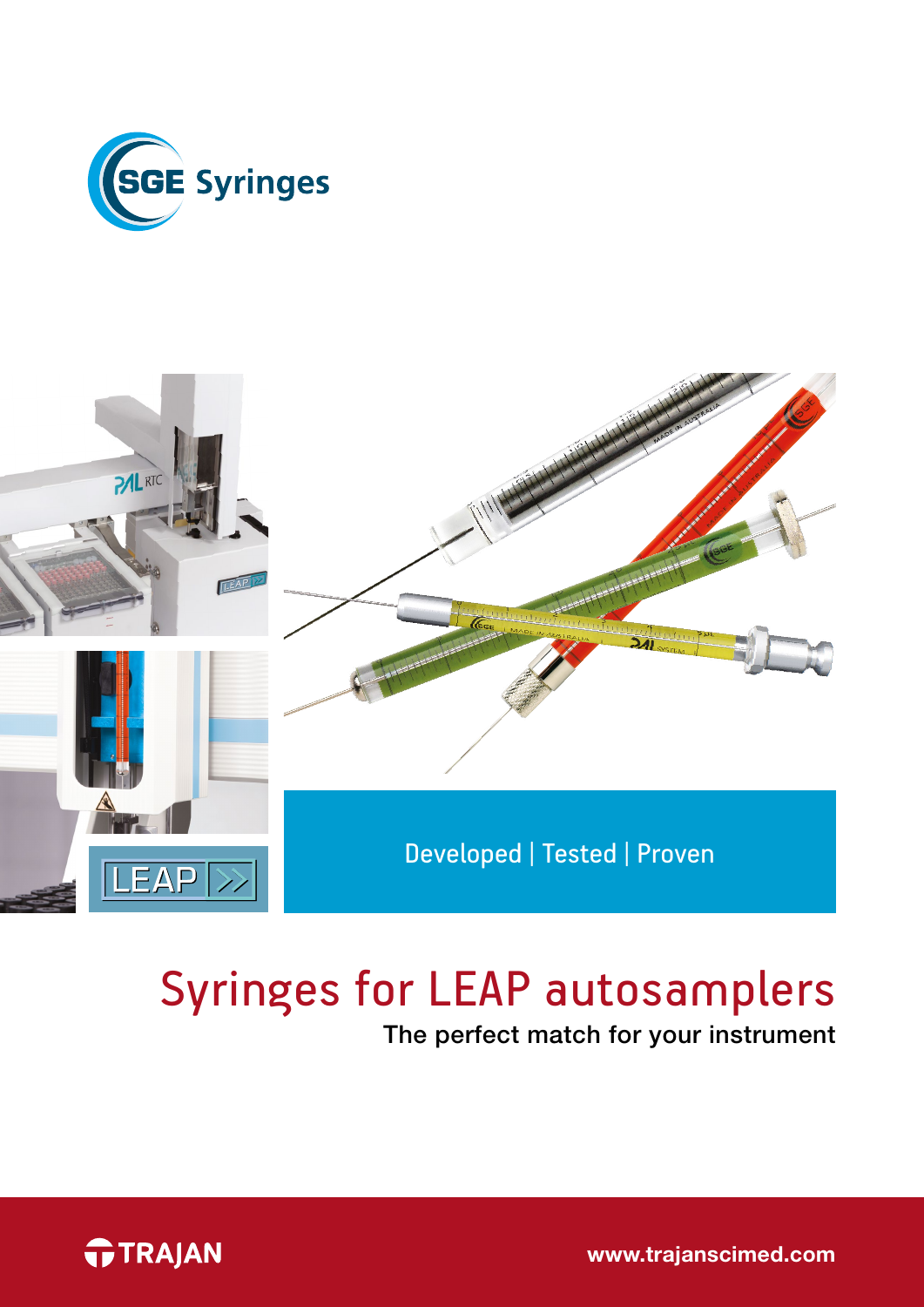LEAP compatible instrument syringes are manufactured by Trajan, under the SGE brand, to ensure you receive recommended parts, direct from the manufacturer, supporting your laboratory workflow.



# Developed | Tested | Proven

## Syringes for LEAP autosamplers

#### The perfect match for your instrument.

Specifications of the syringes are exactly matched to instrument holders to ensure proper fit and reliable functioning.

Trajan recommended range of SGE autosampler syringes specifically for your LEAP instrument are supported for the following instruments:

- PAL3: PAL RTC, PAL RSI and PAL LSI
- CombiPAL, GC PAL, PAL GC-xt and PAL Combi-xt
- HTC, HTS, PAL HTC-xt, PAL HTS-xt and PAL HTX-xt

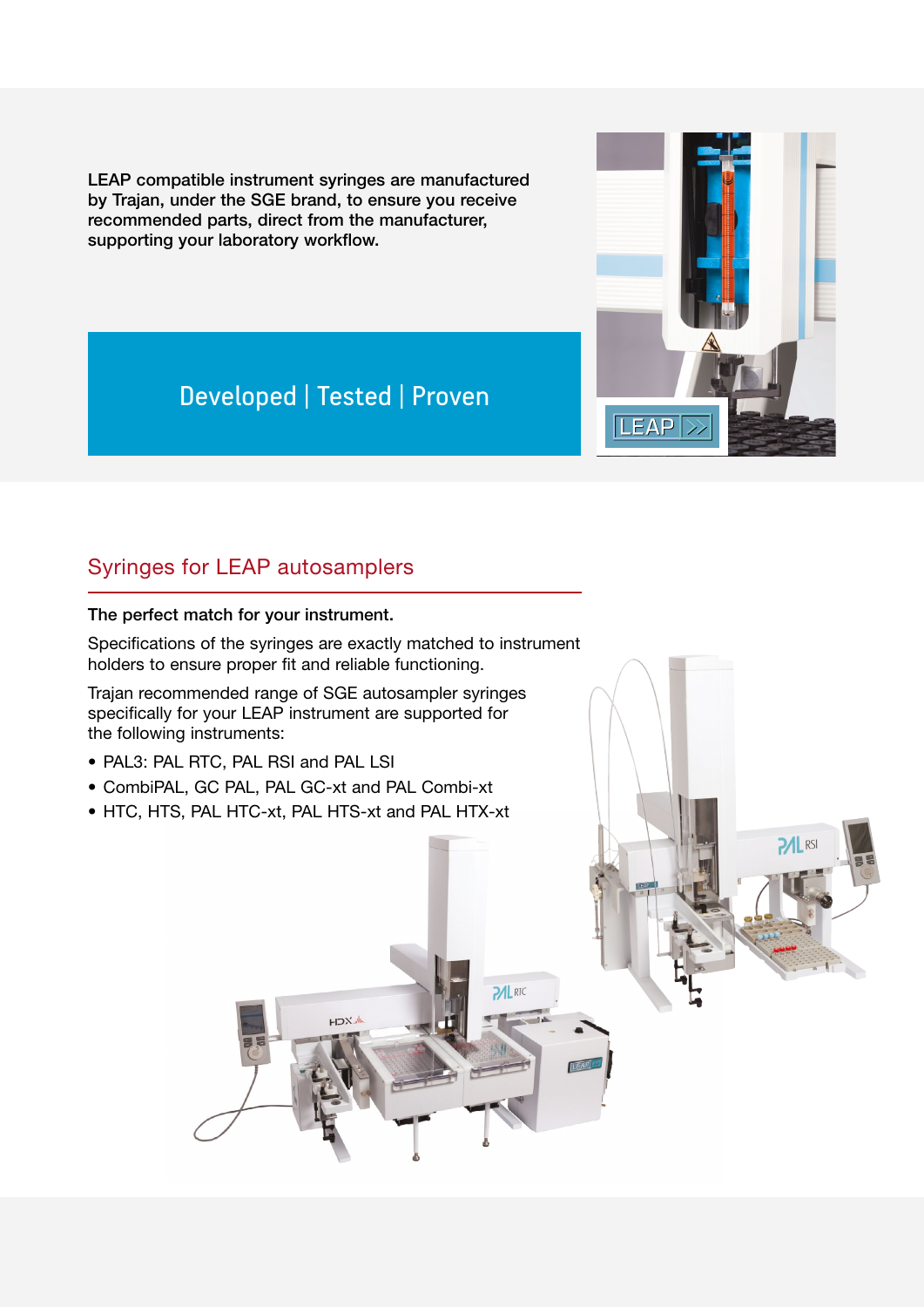### Compatible, flexible and reliable

SGE syringes for LEAP autosamplers offer a range of benefits, including longer syringe life, improved solvent resistance, greater temperature range and increased operational smoothness.

- Comprehensive range for both GC and LC applications.
- Instrument syringes are color coded by capacity, enabling easy identification when installed.
- Syringe capacities from 0.5 µL to 5 mL.
- Fixed and removable needle versions.
- Several needle tip styles to suit your application requirements.
- Needle lengths of 50 mm, 51 mm, 57 mm, 65 mm and 85 mm.
- Metal and PTFE tipped (gas tight) plunger options.
- PTFE plunger seal option for smooth, leak free operation - suitable for both liquid and gas samples, with replaceable plungers.
- Headspace syringes with unique energized plunger tip for no dead space and reduced carryover.

| Features                                                       | <b>Benefits</b>                                                                                                                                                 |
|----------------------------------------------------------------|-----------------------------------------------------------------------------------------------------------------------------------------------------------------|
| Developed in collaboration with<br>the instrument manufacturer | Confidence the syringe specifications perfectly match<br>your instrument's requirements.                                                                        |
| Plunger button adjustment                                      | Improved accuracy and precision, lower dead volume.                                                                                                             |
| Metal or replaceable PTFE- tipped<br>(gas tight) plungers      | Application specific choice, offering improved chemical<br>compatibility and reduced overall costs (replace PTFE-tipped<br>plunger rather than entire syringe). |
| Ultra-smooth internal glass barrel<br>surface                  | Reduces potential for carryover.<br>Improves the cleanability and therefore longevity of the syringe.                                                           |
| Replaceable needle option                                      | Increased application specific flexibility.<br>Reduced overall costs (replace the needle rather than<br>the entire syringe).                                    |
| Color coded syringes                                           | Syringe is easy to identify, even when installed in an instrument.                                                                                              |